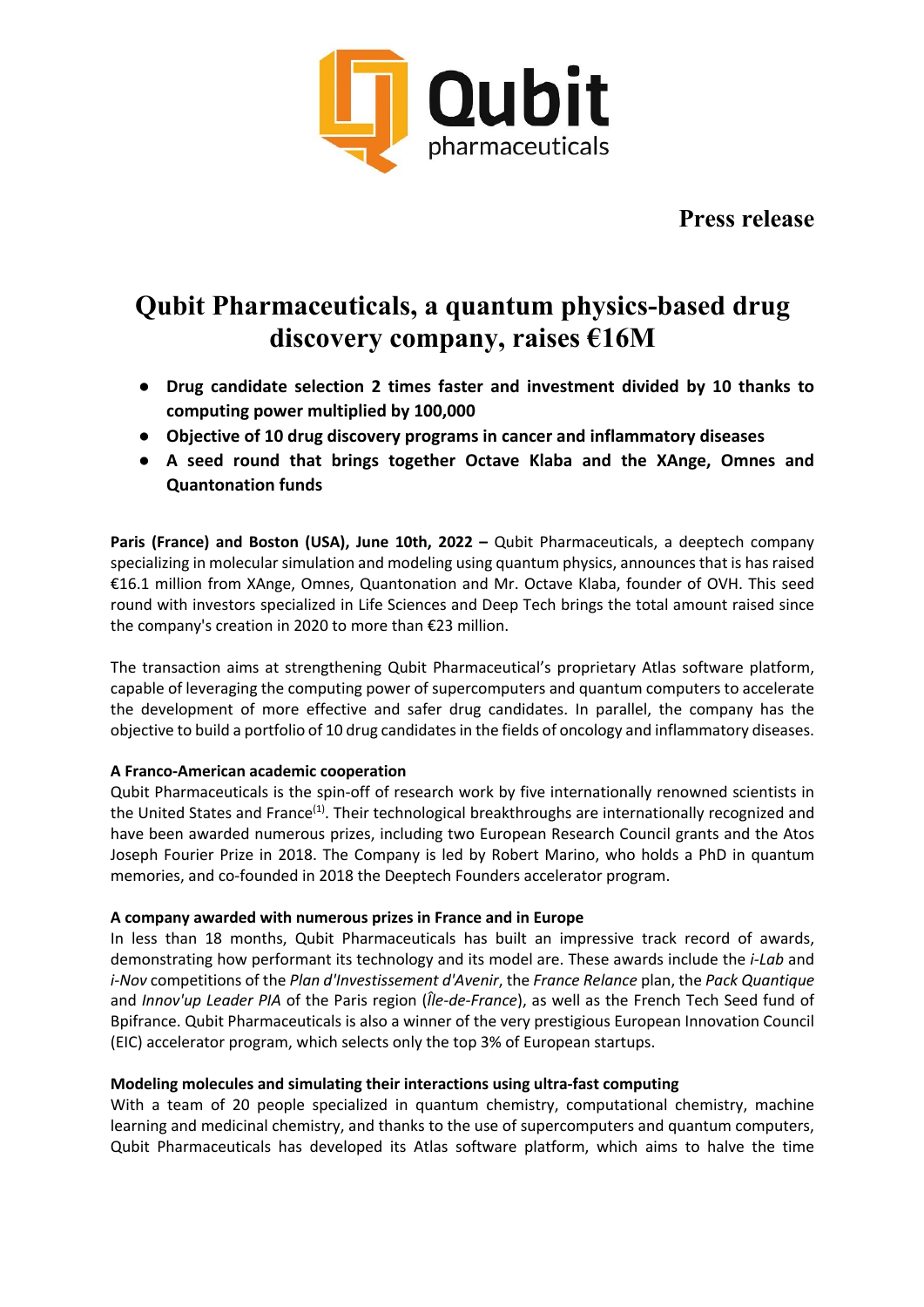required to screen, select, and optimize a promising drug candidate, and to divide the investment required by more than 10.

Qubit Pharmaceuticals models and simulates very precisely the interactions between molecules. By creating true digital twins of physical molecules, Atlas performs in a few hours calculations that would take several years by conventional means, an acceleration of a factor of 100,000. Thus, it is no longer necessary to synthesize drug candidates developed in chemistry or using artificial intelligence algorithms to validate their effectiveness: Atlas allows the modeling of molecules, their description and therefore the prediction of their action.

This disruptive technology allows Qubit Pharmaceuticals to solve 3 key problems in drug development: the quality of predictions, the interpretability of results and the speed of simulations, which generates an improved and accelerated portfolio of therapeutic products.

# **The goal to become a world leader in ultra-fast drug design**

Thanks to Atlas, Qubit Pharmaceuticals' teams have discovered new drug candidates for Covid in less than 6 months and have initiated several research programs in the field of cancer and inflammation.

The funding announced today should enable the Company to become a world leader in supercomputer-aided drug design. Qubit Pharmaceuticals has already established long-term partnerships with players developing high-performance computing infrastructures such as Nvidia, GENCI and AWS, and quantum computing, including France's Pasqal and the University of Sherbrooke (Canada). As a result, Qubit Pharmaceuticals will be able to continuously improve the accuracy of its digital twins and expand the scope of applications to increasingly complex targets.

In the short term, the company will strengthen its pipeline of drug candidates to 10 in-house research programs in oncology and inflammation while entering into agreements with leading research centers and biopharmaceutical companies to accelerate the development of their portfolios.

For this, Qubit Pharmaceuticals will strengthen its teams, which are expected to rapidly reach 60 people divided between Paris and Boston.

**Robert Marino, CEO of Qubit Pharmaceuticals said:** *"One year after our pre-seed round with Quantonation, we are proud to have obtained the confidence of renowned investors for our seed round. Their financial support and expertise will enable us to realize our ambition to significantly reduce the time to market for new drugs and cut the cost of pre-clinical development by a factor of ten. Qubit Pharmaceuticals is a bridge between the world of mathematicians and physicists who are developing high-speed computational tools based on quantum research, and the pharmaceutical and biotech industries in search of new drugs. By creating digital twins of molecules and simulating their behavior, we are confident in our ability to become a globally recognized player in the development of new drugs in areas where unmet needs remain significant."*

**Jean Philip Piquemal, Chief Scientific Officer and co-founder of Qubit Pharmaceuticals said:** "*Qubit Pharmaceuticals is the result of more than 15 years of joint work by the founding academic groups in France and the US. It brings to the industry a new generation of rapid and predictive molecular modeling tools inspired by quantum physics, coupled with new acceleration and visualization strategies leveraging high performance computing, quantum computing and artificial intelligence to perform highly accurate molecular simulations*."

**Christophe Jurczak and Charles Beigbeder, Quantonation's founding partners, added:** *"We are very pleased to be joined in this funding round by leading investors such as Xange and Omnes, to empower the talented teams at Qubit Pharmaceuticals to become the world leader in computational molecular*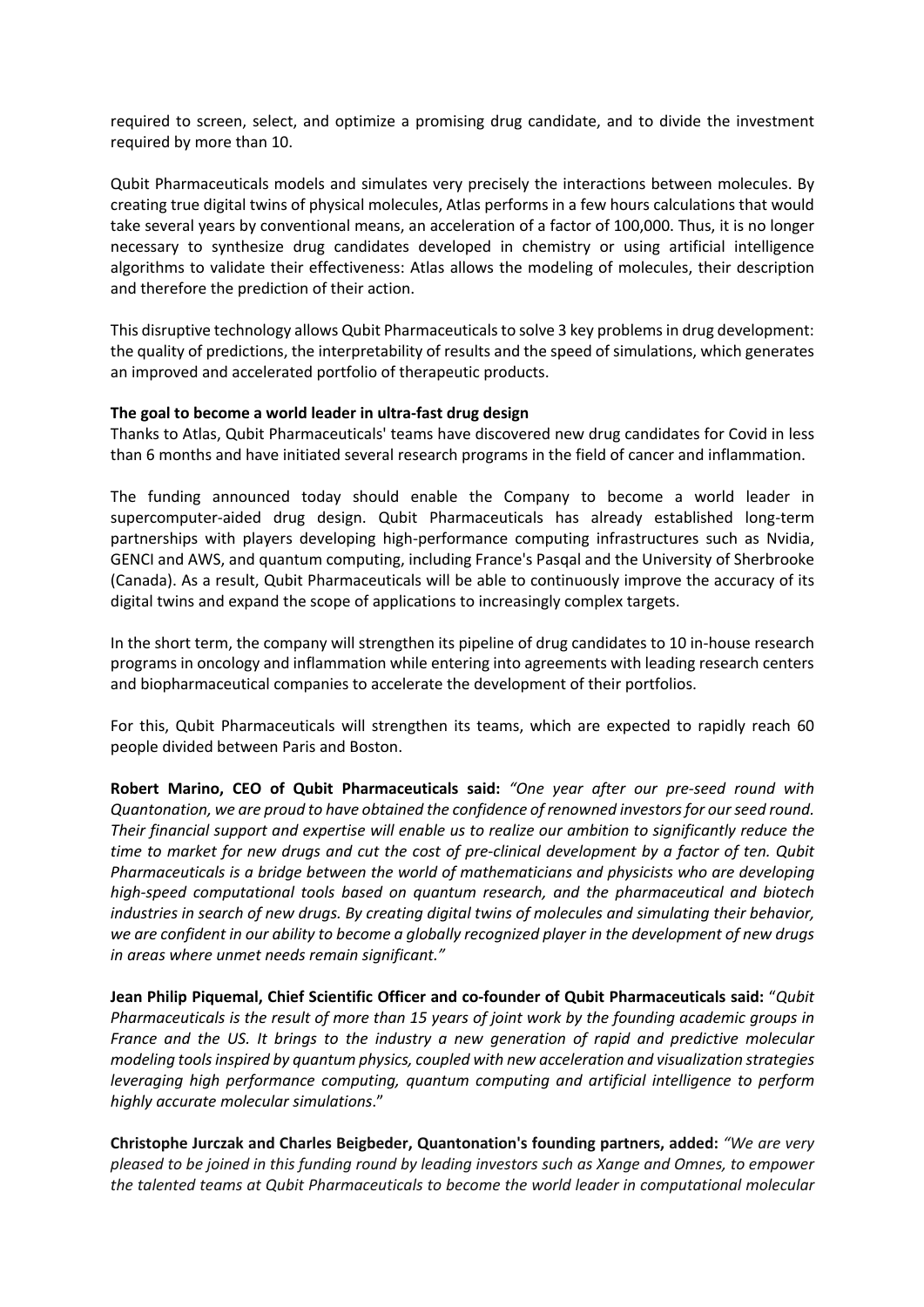*design. Their novel model of hybridizing the most powerful computational technologies is the key to achieving the quantum advantage among the first and realizing the full potential of the quantum processors under development by the company's partners."*

**Guilhem de Vregille, Partner chez XAnge, said**: *"The massive influx of software into biotech is revolutionizing drug discovery. Qubit Pharma is one of the pioneers of this impressive wave!"*

**Fabien Collangettes, Investment Director at Omnes**: "*Our conviction is strong on this subject: new molecular modeling technologies will drastically increase the probability of successful development of drug candidates while opening new therapeutic possibilities. The associated value creation and the impact on the healthcare sector are massive. Qubit offers a disruptive quantum modeling technology based on more than 15 years of academic research, and the demonstrated results are already revealing some of the immense potential of their platform*."

(1) Louis Lagardère (Sorbonne Université and CNRS), Matthieu Montes (CNAM), Jean-Philip Piquemal (Sorbonne Université and CNRS), Jay Ponder (Washington University in St Louis), Pengyu Ren (University of Texas at Austin)

# **About Qubit Pharmaceuticals**

Qubit Pharmaceuticals was founded in 2020 with the vision of co-developing, with pharmaceutical and biotech companies, new, more effective and safer drugs. Its software takes full advantage of existing and emerging supercomputers to model quantum effects at the microscopic level with maximum accuracy. The multidisciplinary team and founders are based in France at the Paris Santé Cochin incubator and in the United States in Boston. For more information, or to apply for jobs in an ambitious team, visit [www.qubit-pharmaceuticals](http://www.qubitpharmaceuticals/).com

#### **About Quantonation**

Quantonation is the first venture capital fund dedicated to quantum technologies and innovative physics, managing €85 million through its first vehicle Quantonation 1 with over 30 deals already completed, from pre-seed to Series A.

Fields such as materials design, high-performance computing, cybersecurity or ultra-precise detection are now driven by innovation based on these disruptive technologies. Quantonation aims to support their transition to marketable products for industry. Quantonation is located in Paris and Boston and invests worldwide. For more information, please visit [www.quantonation.com](http://www.quantonation.com/)

#### **About XAnge**

XAnge is an early-stage investment fund with €600 million under management, based in Paris and Munich. Its investment team supports European entrepreneurs who aim to change everyday life through technology, investing amounts from €500,000 to €10 million at the seed stage. With an investment thesis focused on making technology accessible to the greatest number of people, XAnge invests in the deeptech, healthcare, fintech, SaaS and e-commerce sectors. XAnge has for example supported Lydia (Finance), Welcome to the Jungle (Human Resources), Treefrog (Biotech), Gleamer (Healthtech) and Ledger (Cryptocurrencies). XAnge is the innovation brand of Siparex Group. [www.xange.fr](http://www.xange.fr/)

#### **About Omnes**

Omnes is a major player in private equity and infrastructure. With more than €5 billion in assets under management, Omnes provides companies with the equity capital they need to grow through its three core businesses: Venture Capital, Expansion Capital & LBO and Infrastructure. Omnes is 100% owned by its employees. Omnes is committed to ESG issues. The company has created the Omnes Foundation